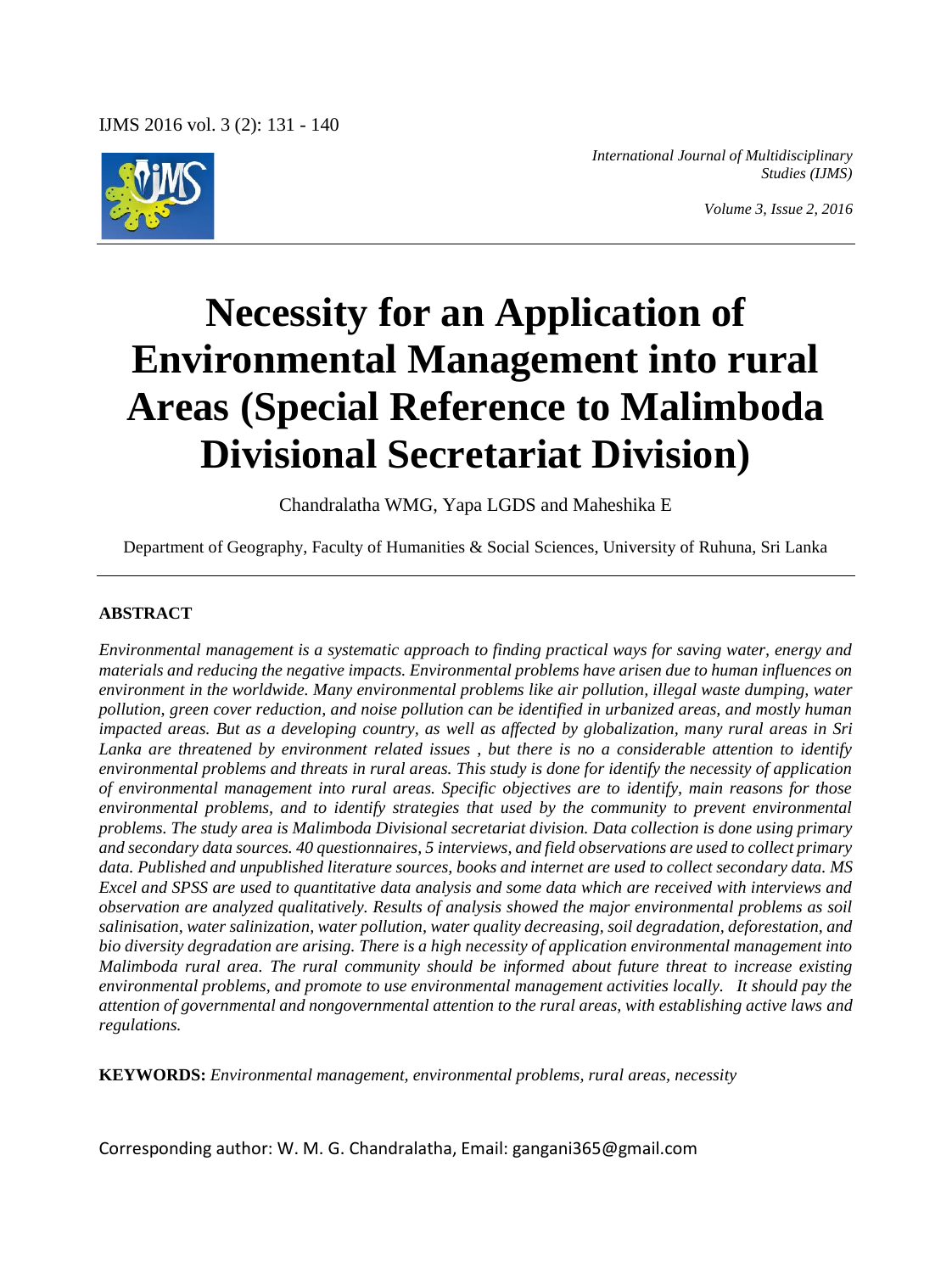## **1. INTRODUCTION**

Modern world's society is reshaped to the natural environment by large dense populated urban areas, immensely long roads and transport networks; the industrialization of row material extraction and food production and twentieth century mass consumption of goods. With the human influences on the environment, it was threatened by environmental pollution. Environmental pollution can be simply defines as "the release of potentially harmful contaminants in to the environment. With the human influences on the environment, it was threatened by the environmental pollution. Environmental pollution can be simply defined as "the release of potentially harmful contaminant into the environment" (Sutton, 2007). Global poverty directly links with environmental pollution in the world, local / sub national level and national level.

An environmental problem arises whenever there is a change in the quality or quantity of any environmental factor which directly or indirectly affects the health and well-being of man in an adverse manner. Environmental problems can be studied from two different viewpoints. The first one is, simply to look for adverse effects without regard to their origin in order to detect trends that call for further investigation. The second one is to try to understand the cause and effect relationships, which make better prediction and proper management possible.

Environmental problems have arisen due to environmental crisis not just term of pollution. Traditionally it is accepted that environmental damages have arisen due to rapid economic growth. But tremendous growth of population is also became a main reason for those environmental threats (Dutta, Dutta & Pandey, 2009).

Global environmental degradation is another way of arising environmental problems. It is caused overpopulation and over use of resources. Intensive farming depletes soil fertility and also pollution (Dutta, Dutta & Pandey, 2009).

Globally land degradation and desertification can be identified as major environmental issues related the land. It is "a human induced or natural process which negatively affect the land to function effectively within an ecosystem by accepting, storing and recycling water, Energy and nutrients". Land degradation is caused land clearing and deforestation, agricultural mining of soil nutrients, urban conversion, irrigation and pollution. It mainly stresses on accelerated erosion by wind and water, removal of nutrients, acidity increase, salinization, alkalization, destruction of soil structure and loss of organic matter (Dutta, Dutta & Pandey, 2009).

Environmental planning and management is needed in every country. Both rural and urban areas in every country have environmental problem. In rural areas agriculture and various cropping patterns are highly caused for environmental issues. Irrigations in rural areas strongly link with agriculture. Therefore, rural environmental planning and management should be included agricultural planning, irrigation planning and water bodies planning (Sundar, 2002).

Environmental management can be easily defined. Environmental management is a diverse set of activities that may be practiced by individuals and groups holding. It focuses on decision-making which "more concerned with the management of human activities and their impacts than with the management of the natural environment". It Influences the course of development acting as a system that anticipates and avoids, or solves, environmental and resource conservation issues".

The management of water resources is complex because it is included variety of disciplines ranging from climatology, hydrology, geology and ecology as well as a consideration of the economic political and social aspects of the subject (Owen and Unwin, 1997). Aspects of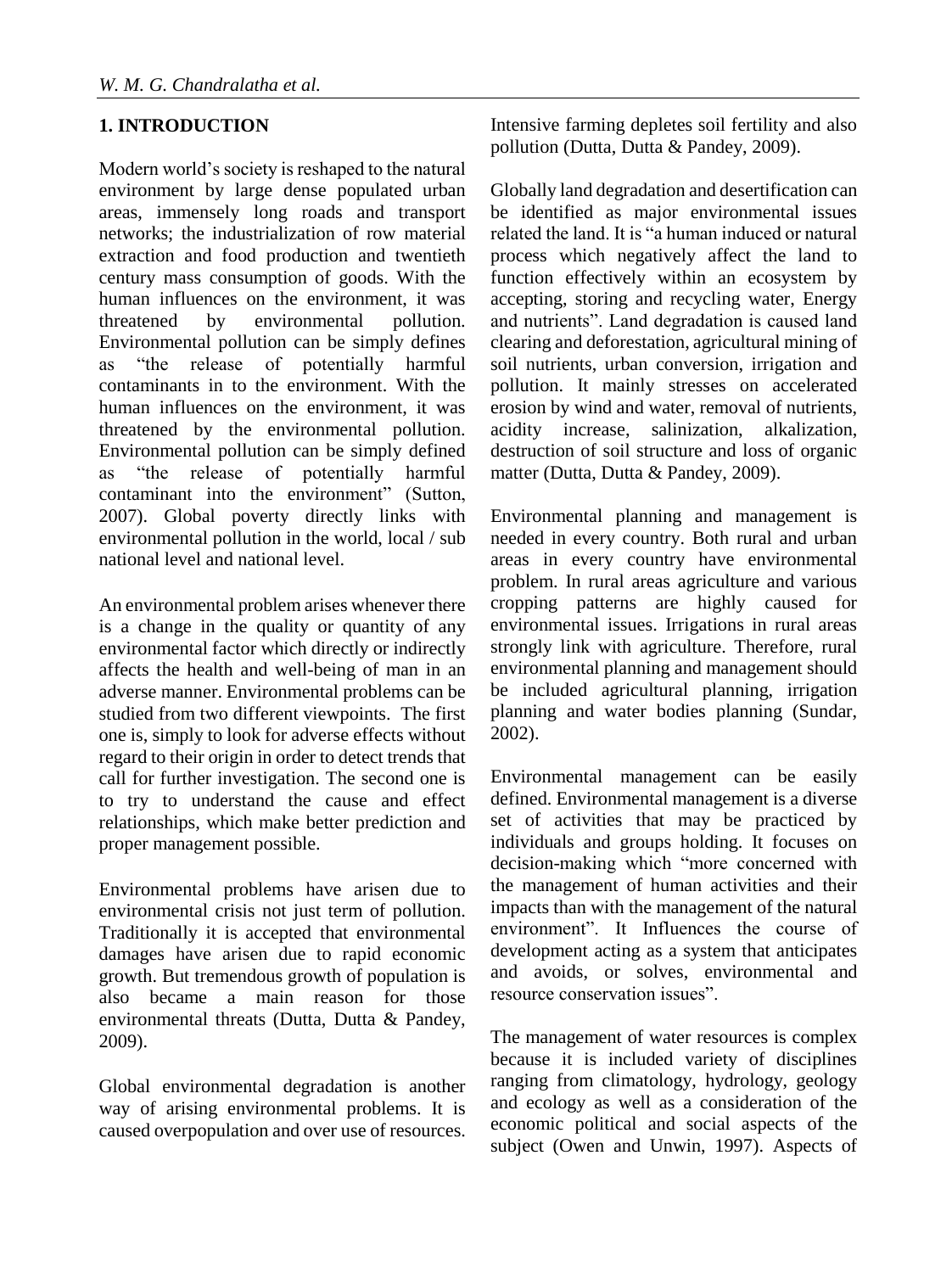environmental management is involved direct regulation by state of national government, the political and governance of these functions (May *et.al.*, 1996).

There are two main approaches of environmental management as management based on standards and management based on best practicable means. First approach requires statutory provisions for standards for each pollution that have the ability to polluter to select suitable technique to pollution control based on their evaluation for technical feasibility and economic variability. In second approach polluter especially industries can select suitable method which both technically and economically capable (Pandey, 1997).

Environmental management may be defined as a process concerned with human-environment interactions which seeks to identify what are environmentally desirable outcomes, what are the physical, economic, social, cultural, political and technological constraints to achieving those outcomes and what are the most feasible options for achieving those outcomes.

Rural environmental management should aim to help people who live in rural areas to manage their own environment and to plan their own sustainable development.

## **2. BACKGROUND**

The Ministry of Environment in Sri Lanka has identified land degradation due to soil erosion, depletion of coastal resources, loss of biodiversity, waste disposal and inland water pollution as key environmental issues in Sri Lanka. Air pollution, land fragmentation, deforestation, waste dumping and mining on the environment are the other issues that can be identified in Sri Lanka.

Matara District lies in the south-western part of Sri Lanka in the southern province of Sri Lanka, about 160 kilometers from Colombo. Total extent of the District is 1282 sq.km with a human population density of 620 (per.sp.km). The total extend of forest cover is 16%. Matara District's terrain consists of steeper hills towards the northern part and low hills and undulating plains in southern coastal part of the District. The main water source in the Matara district is the River Nilwala which originates in the Matara District and forms the Nilwala River basin (National Atlas, 1997). Matara District gets an annual rain fall between 2000-2500 mm mainly southwest monsoons, while the annual mean temperatures for Matara District range from 25-27 <sup>o</sup>C.

Environmentally, Matara is important due to it is situated in wet zone, close to Indian ocean, better vegetation cover with a few rainforests, and basin Nilwala river with higher discharge of water. Malimada Divisional Secretariat Division is situated in Matara district and same environment can be seen in Malimbada. Because of increasing population, economical activities related the environment and intensive land and resources usage may be affective on natural environment as mentioned above about the global condition. This study is conducted for identify necessity for an application an environmental management.

The main objective is to identify major environmental problems in Malimbada divisional secretariat division and necessity of environmental management. Specific objectives are to identify major reasons for environmental issues in the area and to identify indigenous environmental management strategies that used by community to prevent those problems. Therefore, the research problem of this study is why environmental management is necessary to rural areas.

#### **3. METERIAL & METHODS**

The study is conducted in a Geographical perspective. Study area of the study is Malimboda Divisional Secretariat Division in Matara District. Uninduwela and Malimboda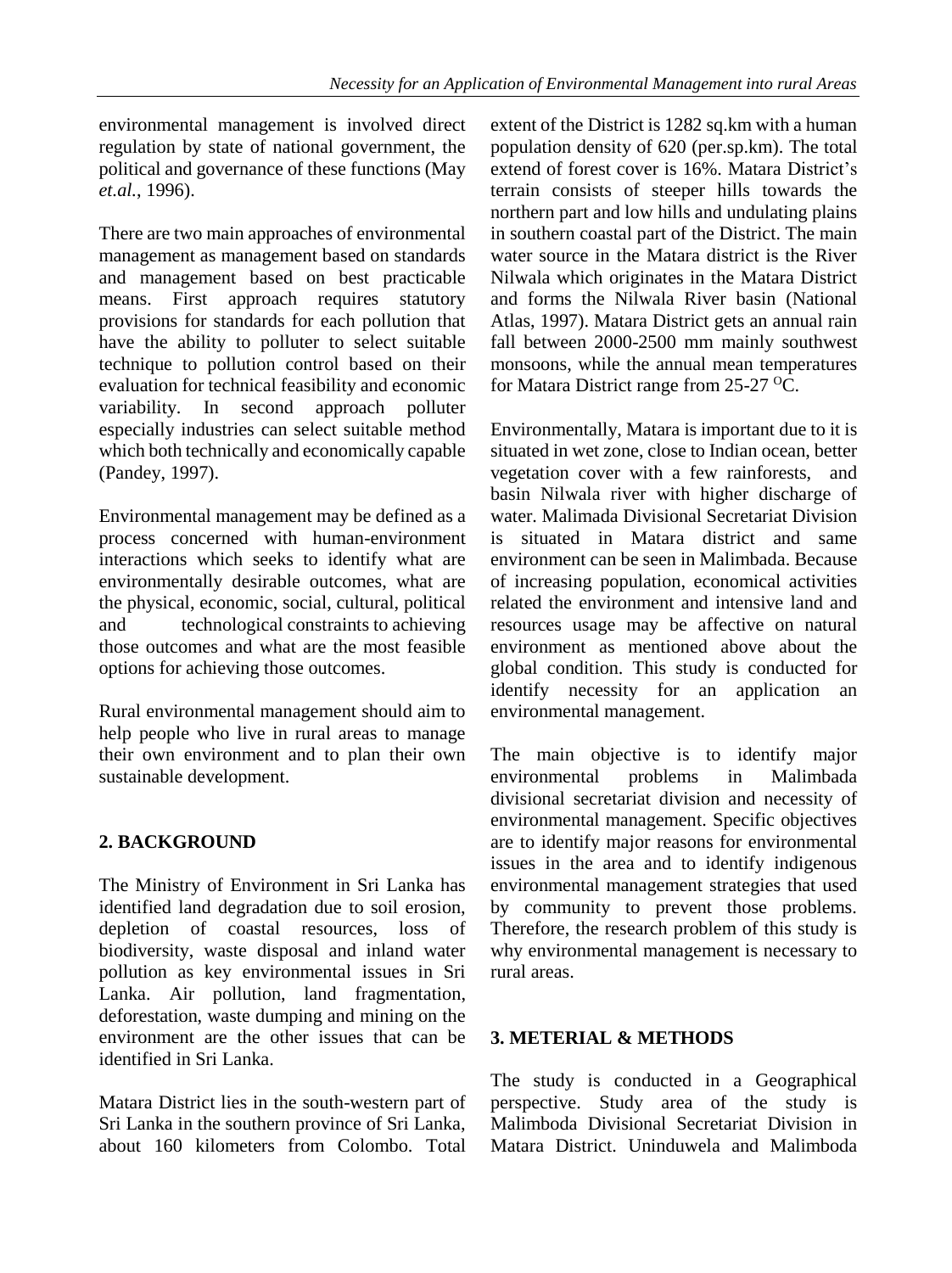south Grama Niladari Divisions were selected for collect data.

Local community is a main resource that can be obtained detailed data about environmental issues in the area. Primary data collected through questionnaire survey using 40 respondents. Respondents were selected under snow ball sampling. Five direct interviews and deep observation in the area are also used. Books, published and unpublished literature sources, and institutional data used to collect secondary data.

Data were analyzed both quantitatively and qualitatively. Questionnaire based data mainly analyzed quantitatively using MS Excel and SPSS packages. Data that collected through interviews and observations were simply analyzed qualitatively.

#### **4. RESULTS & DISCUSSION**

To collect data, 20 questionnaires are completed from Malimboda south Grama Niladari division and 20 questionnaires are completed from Uninduwela Ggrama Niladari division. The data are analyzed using MS excel and SPSS.

All of the respondents live in the area since their born. Respondents are older than 19 years and mostly they were elders and according to their age and experience, many comparative data could to be collected about the environment.

As an agrarian area, environment was directly link with their agricultural activities and lands. For identify environmental issues and management needs, it should be identified land features and threats on natural environment with agriculture firstly. Land ownership was identified as highlands and paddy lands.

According to highland ownership of respondents in two Grama Niladari Divisions, Pearson's chi square is shown  $2.241$ <sup>a</sup> value and 0.326 of variation. The number of d.f is 1 because, two

Grama Niladari Divisions used for analysis.  $H_0$ was there is no variation of amount of highland ownership in each Grama Niladari Division and  $H<sub>1</sub>$  was there is a variation of amount of highland ownership in each Grama Niladari Division. According to output of SPSS analysis,  $H_1$  can be rejected because it should be 3.84 in 5% of variation level in 1 d.f. So numbers of highland that respondents have in each Grama Niladari Division are differing.

SPSS output of paddy land ownership is shown as  $0.440^a$  value and  $0.507$  of variation between two Grama Niladari Division. H<sub>0</sub> was there is no variation of amount of paddy land ownership in each Grama Niladari Division and  $H_1$  was there is a variation of amount of paddy lands ownership in each Grama Niladari Division. H<sup>1</sup> can be rejected because it should be 3.84 in 5% variation level in 1 d.f. A mount of paddy lands mostly vary between Grama Niladari Division.



**Figure 1.** Economical background of respondents Source: Field survey – 2016

Economical activities in lands should be identified to study environmental issues and related factors. It is shown in figure 1.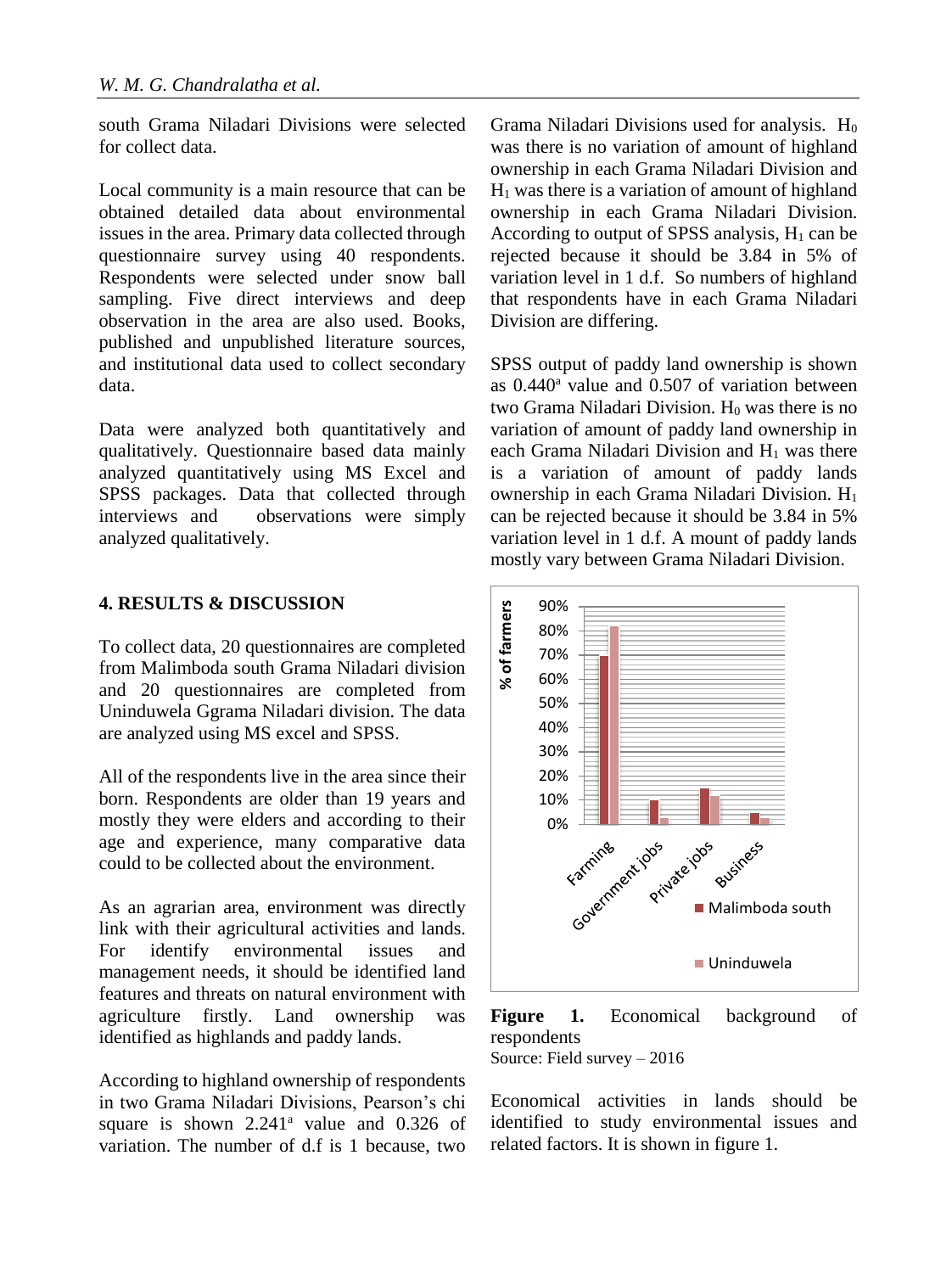The majority of respondent are involving with agriculture. Though they have governmental jobs, they do farming. Paddy cultivation and low country vegetable cultivation are main agricultural activities in the area. Tea, coconut and other export crop varieties are included to planting sector in the area. Agro chemical and fertilizer usage is common in the area. With the interviews of farmers, it was found that they need pesticides and chemical fertilizers for their paddy and vegetable cultivation. Chemical usage is traditionally accepted that directly affect to oil I the area. Figure 2 and 3 shows the pesticides and fertilizer usage of selected farmers.



**Figure 2.** Chemical fertilizer usage of selected farmers Source: Field survey – 2016

Chemical fertilizer usage into agricultural lands become a worldwide environmentally effective factor and it cause to make different type of environmental problems. Figure 1 shows the percentage of farmers that use chemical fertilizers into paddy lands. According to discussions with them, they use more organic fertilizers also. Higher usage of organic fertilizers may affect to environment than chemicals with increasing organic matters in the soil. Pesticide can be identified into three main types as insecticides, fungicides and herbicides.



**Figure 3.** Pesticide usage of selected farmers Source: Field survey – 2016

None of studied farmers used pesticides for tea, cinnamon or another cultivations. But all of paddy and vegetable cultivators use pesticides and a few of them use pesticides into the home garden also.



**Figure 4.** Waste water disposal in selected area Source: Field survey – 2016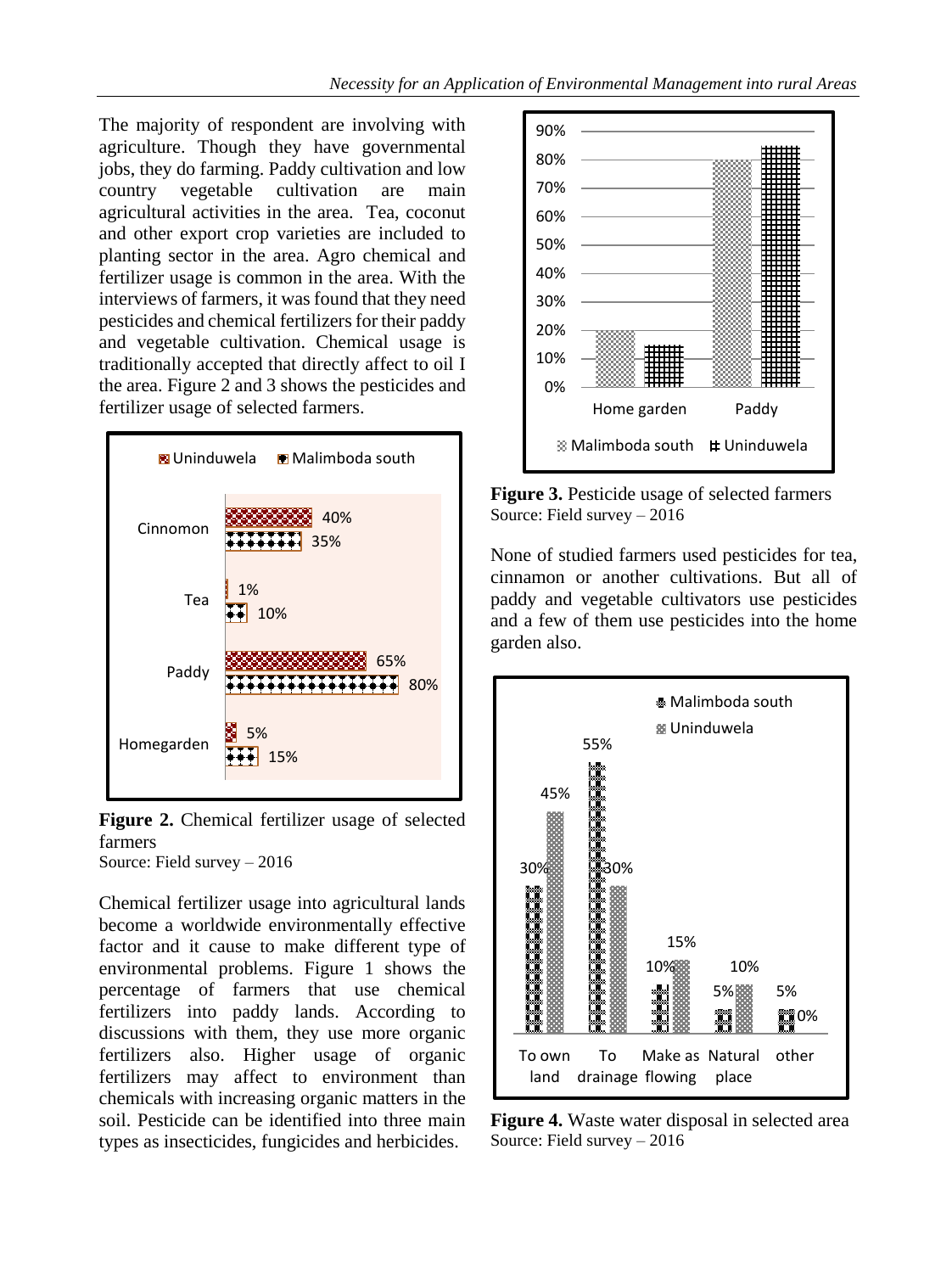The community use tube wells, natural wells, streams and tap lines for obtain water. Waste water disposal may be affected to natural environment. Figure 4 shows the formation of waste water disposal in the area.

There was a drainage system in the area for waste water disposal near the main road. But that waste water disposal system finally linked with natural water way. Color of that water was yellow.

With the observation, interviews and discussions, it found a few environmental issues in the area.

Figure 5 shows the main environmental issues according to the community.

The questionnaire covers natural and manmade environmental problems that can be seen in the area because some natural phenomena can be related to make environmental problems.

Flood is main phenomenon that affects the area very often. River Nilawala is situated in the area. South western monsoon gives a higher rainfall and higher discharge of water in River Nilwala affect to flooding very often.

According to the community, Nilwala project that presented for flood protection is also affecting the area. Therefore, flood has become a common natural fact that makes many environmental problems.

Water pollution and quality decreases are main issues in the area. Community mostly identifies the water pollution by its color and odor. According to the community, water in the area was very clear in past but now it is changed especially near cultivating areas and near the river. Continuous higher usage of fertilizers is the main man made factor for water and soil salinity. The fertilizers that used by farmer are existing in the land for a long time. With flood or water flow this fertilizers materials and particles are distributing and infiltrate to the soil. It directly and curvedly affect to water salinization.



**Figure 5.** Environmental issues in the Malimboda area Source: Field survey – 2016

Land fragmentation could to be identified in a few places that lands are going to sell. The farmers said that some flora and fauna varieties are vanished. Specially, some aquatic plants and medical plants that were in their lands earlier are disappeared at the present.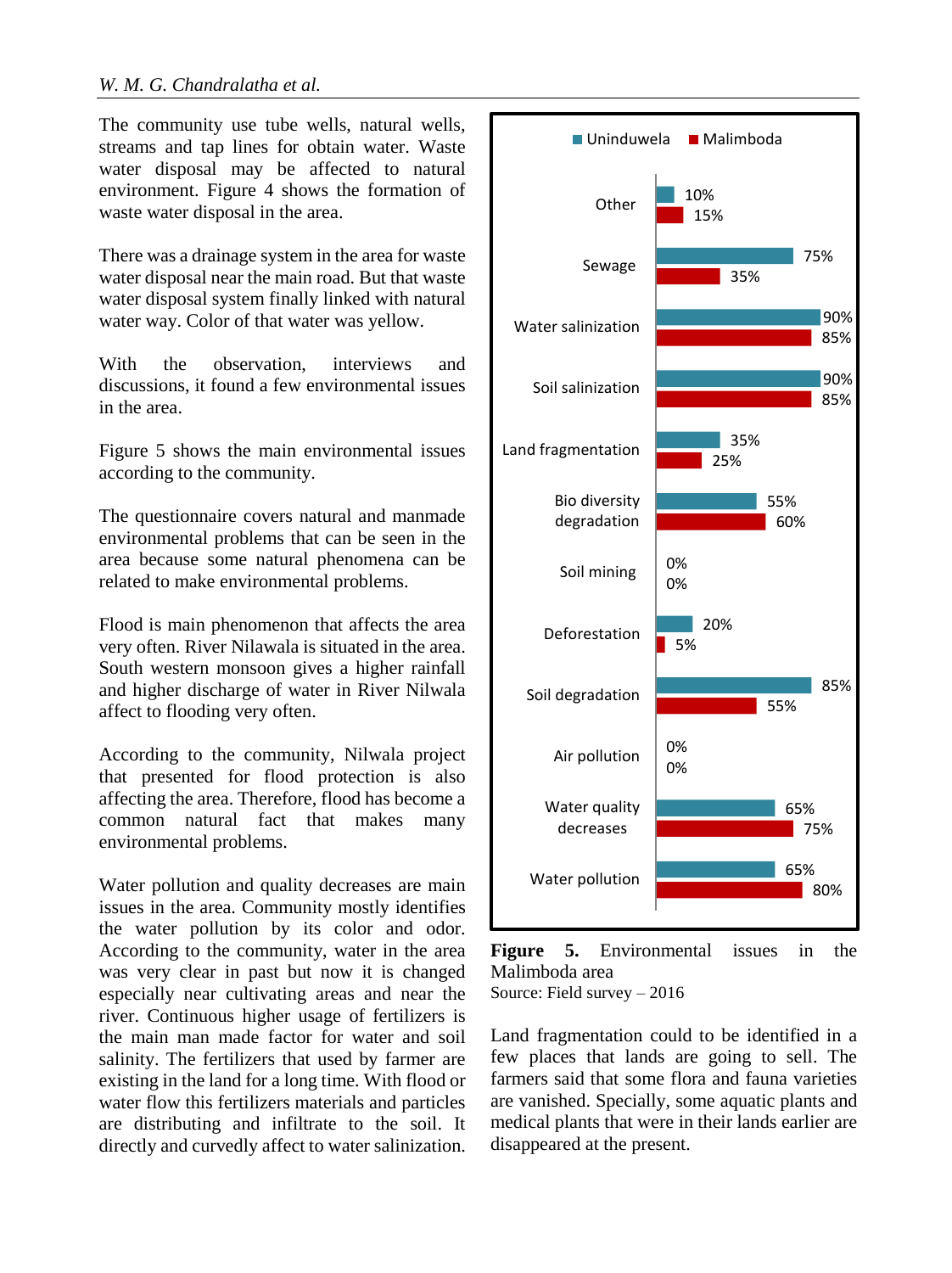The number of crows, hens and other birds were decreased in the area. Soil degradation means the reduction of the quality of soil. Soil salinisation is one of the problems that affect to soil degradation and on the other hand highly intensive agricultural and some other activities directly affect to make soil degradation. Riverine buffers are naturally grown two sided but due to Cinnamon and Tea plantations, as well as crocodile human conflict, those vegetation cover is affected with removal the vegetation cover near the river by the local community.

The main reasons for these environmental issues are agriculture, Nilwala project, flood, climate change and crocodile threats. Enrichment with nutrients such as Nitrogen and Phosphorus due to agriculture, aquaculture and domestic solid waste can be seen in rural areas (Bay Of Bengal Large Marine Ecosystem project, 2013). Environmental issues have arisen due to development process in the area. Road development is a main development practice in the area and it affects to sensitive natural environment (Road development authority, 2007).

Nilwala Flood Protection Scheme (NFPS) is a drainage project implemented for protects Matara and surrounded areas that mostly threats with flooding. It has been affected to the paddy lands, natural hydrological regimes in the flood plain, increase acidity, increasing salinity of water and sol. Paddy landsin the right bank of River Nilwala have abandoned due to negative impacts of project (Fernando & Surangee, 2009).

The community has a good knowledge and experience about environmental threats that is arisen in the area. According to statements of interviewed persons, it is clear that there is a necessity for an application of environmental management.

Interviewer No 01

"We haven't proper places for waste disposal. So we put them around our lands. We know that they mix our own paddy lands, but we haven't another option"

#### Interviewer No 02

"I have a garage. I can't continue it within rainy season with flood. Nilwala dam is a big barrier for us. It caused to increase our problems".

## Interviewer No 03

We can't do paddy cultivation like ancient time. Soil is not good. We should use fertilizer. Then also we can't get a good harvest. Water in our lands also not suitable for drink. Some fishes in our lands are vanished now. Water flowers also not sprout properly

#### Interviewer No 04

"I am a teacher. Actually our lands are threaten by various problems. I had a big home garden with various plants. Now some flower plants and medicinal plants are vanished".

#### Interviewer No 05

"We use drinking water from our wells. In past, water was so cool and taste. But now it's taste is changed. We use water for paddies from river. We use many chemicals for lands, In rainy season water in wells in paddy lands get abnormal color, It may be cause chemicals in our own lands

Environmental management can't be easily done due to it's a complex process. There should be a basic idea about capabilities and challenges to apply environmental management.

A simple SWOT analysis is conducted to find out those capabilities and challenges.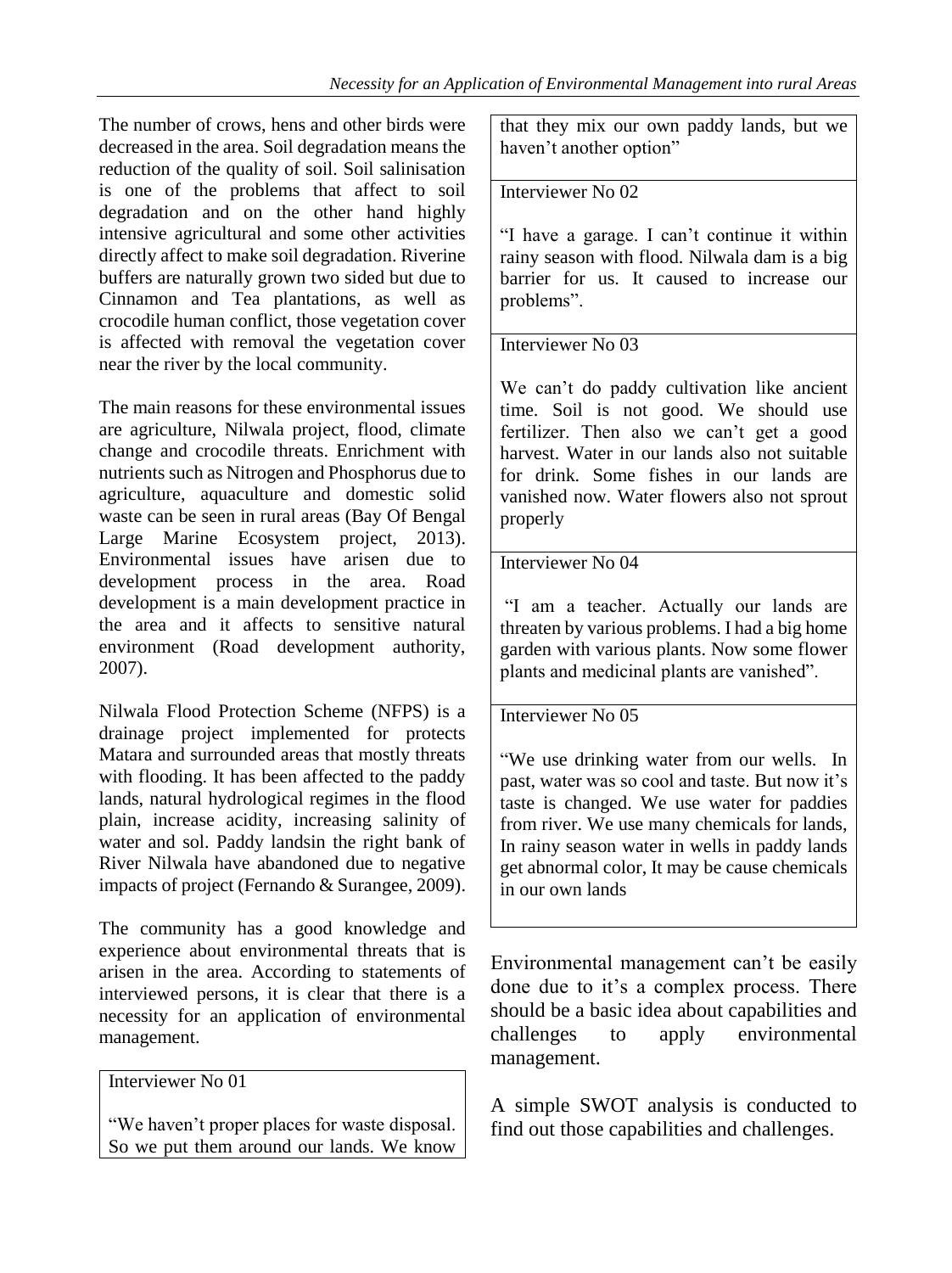#### **Strengths, weaknesses, opportunities and threats to apply environmental management in the area**

#### Strengths

- Traditional experience, and knowledge of farmers about agriculture and environment
- Community knows about issues
- Community has ideas about reasons for environmental issues

Weaknesses

- Lack of knowledge about manage agricultural activities technically
- Lack of financial availability, less accessibility to obtain external resources
- Shortages of strategic approaches to rural areas

#### **Opportunities**

- Governmental concern to Matara area with existing development practices
- Ability to conduct continuous research with University that located in the area

#### **Threats**

- Environmental threats
- Changes of natural environment and climate

## **5. CONCLUSIONS & FURTHER WORK**

With the findings of the study, it can conclude that there are a few highly distributed environmental problems. They are, water salinazation and soil salinazation due to floods, and fertilizer usage in agriculture, water pollution, soil degradation, land fragmentation and water quality decreases. Biodiversity degradation and removing vegetation cover are another two environmental issues in the area, which are less distributed Identified environmental issues are not affected in an extreme level for the area, but it is a threat to future of natural environment in the area.

There are no special strategies that community is using for environmental management but, planting various plants and trees in their home garden is a strategy for make cool the environment. It gives environmental advantages like provides of habitats for animals, protects vegetation cover in the area and some other uses Though Malimboda is a rural area, it is located near to Matara urban area.

Therefore some urban characteristics are shown in the area. But mostly rural activities are done by the local community and a few major environmental issues are arising in the area. Overall result is noted that there is a high necessity for an application of environmental management in to this rural area concerning agricultural, plantation and domestic sector of the area as well as evaluating impacts of Nilwala project.

Environmental management strategies or programs should be established in the area with integrating community and governmental and nongovernmental institutes. It should be provided sustainable methods, technology and knowledge for each economical activities that doing in the area to decrease negative impacts on the environment. Awareness programs should be launched focusing agrarian community.

## **ACKNOWLEDGMENT**

The authors would like to offer their sincere thanks to Mr. G. Senarath, senior lecture, head of the department in University of Ruhuna for encouraging us to work in an academic environment. The authors wish to thank Dr. T. W. M. T. W. Bandara, senior lecturer, department of Geography in University of Peradeniya for manipulating the research. The authors wish to express their gratitude to all the staff members of the Department of Geography, University of Ruhuna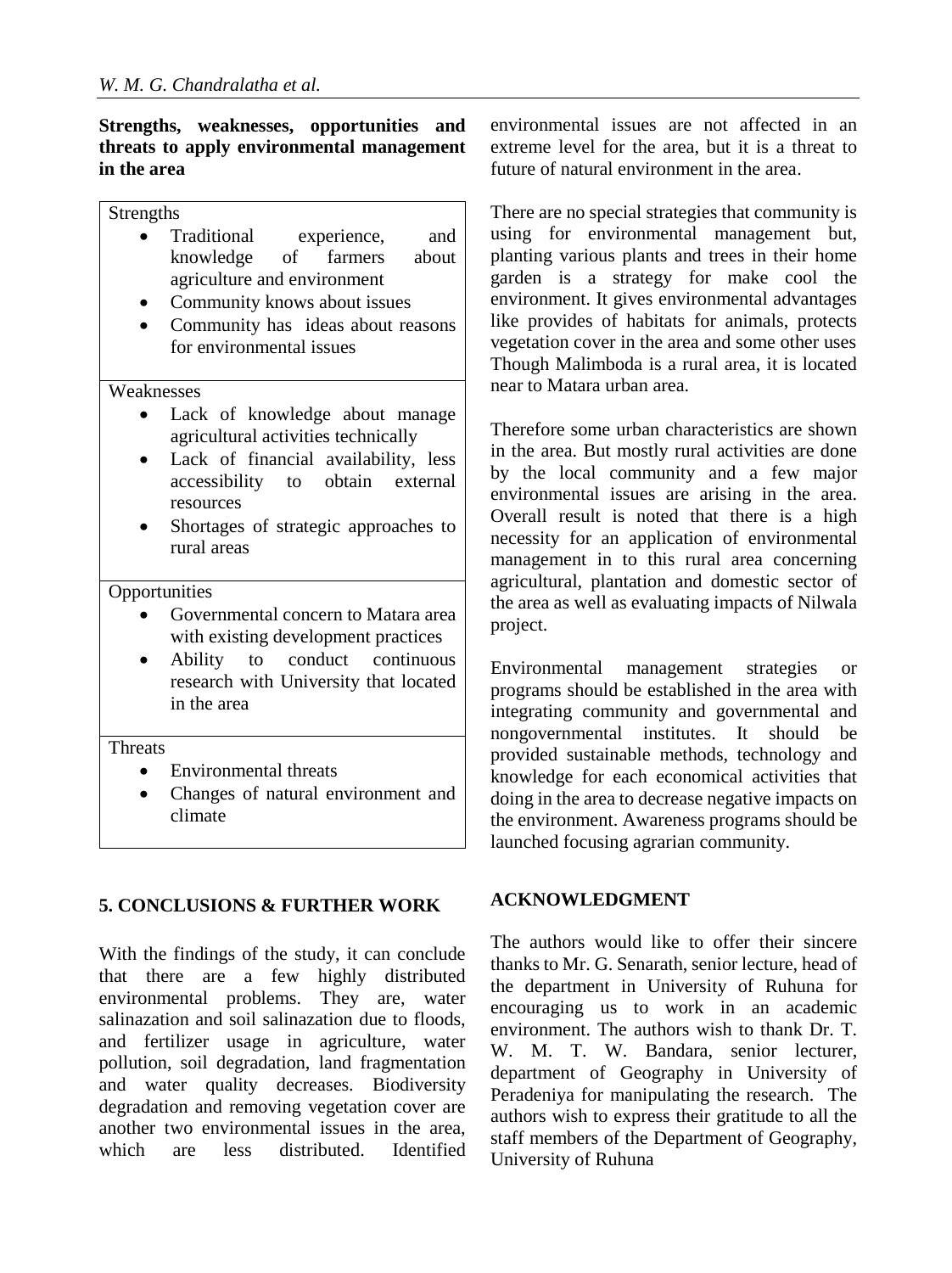#### **REFERENCES**

Bay of Bengal Large Marine Ecosystem project (BOBLME). Country report on pollution - Sri Lanka BOBLME-2011-Ecology. 2013. Aailable on

http://www.boblme.org/documentRepository/B OBLME-2011-Ecology-14.pdf. Accessed on 20th September 2016.

BHARAGAVA SK & GUPTA P. Environmental pollution and human health. New Delhi: S.K Jian for CBS publishers and distributors. 1998.

BUDDHIKA SAA, NAWARATNA CM, & GUNASENA CP. Mapping of soil problematic paddy fields of Matara district. Joint National Conference on Information Technology in Agriculture. 2011. Available in http://dl.lib.mrt.ac.lk/handle/123/8443. Accessed on 19<sup>th</sup> August 2016.

DUTTA A, DUTTA S & PANDEY PN. Environmental issues and challenges, New Delhi, A. P. H. Publishers. 2009.

FERNANDO GWAR & SURANGEE RKN. Development of acid sulphate soil in Nilwala flood protection area, Matara, Sri Lanka. In Journals of Geological society of Sri Lanka. 2009; 13; 71-82. Available in http://digital.lib.ou.ac.lk/docs/bitstream/701300 122/374/1/8fernando%20and%20surangane%20 71-82.pdf. Accessed on 15<sup>th</sup> February 2016.

FERNANDO KM, LIELEIN G, FRANSIS C, SUBASINGHE S & WEERAKONN L. Development of sustainable ecological vegetation production system in Matara disatrict, Sri Lanka; an intervention approach. Tropical agricultural research. 2008; 20: 279-289. Available in the interval of  $\overline{a}$  in https://www.pgia.ac.lk/files/Annual\_congress/jo urnel/v20/29 Fernando.pdf. Accessed on  $15<sup>th</sup>$ February 2016.

Food and Agricultural Organization (FAO). Land degradation in South Asia, Its severity causes and effects upon the people, world soil resource reports. FAO, Rome. 1994; 88. Available in the same in the same in the same in the same in the same in the same in the same in the same in the same in the same in the same in the same in the same in the same in the same in the same in the same in the s http://www.fao.org/docrep/v4360e/v4360e00.ht m. Accessed on 15<sup>th</sup> February 2016

GUPTA S. Environmental crisis and management, Indian case study. New Delhi: Sarup & sons; 2000. Available in http://dge.stanford.edu/SCOPE/SCOPE\_1/SCO SC\_1\_5.0\_Environ\_Problems\_21-26.pdf. Accessed on  $15<sup>th</sup>$  February 2016.

https://www.env.go.jp/en/wpaper/2002/08.pdf. Accessed on 15<sup>th</sup> February 2016.

http://www.wildlife.lk/data\_files/downloads/Ma tara\_BD.pdf. Accessed on 20<sup>th</sup> September 2016.

http://ocw.mit.edu/courses/politicalscience/17- 32-environmental-politics-and-policyspring-2003/lecturenotes/173219globalenvironmentalp roblems.pdf. Accessed on 15<sup>th</sup> February 2016.

http://www.unep.org/delc/Portals/119/02\_MAJ OR%20ENVIRONMENTAL%20PROBLEMS. pdf. Accessed on 15<sup>th</sup> February 2016.

http://nalakageekiyanage.weebly.com/uploads/8 /9/6/7/8967847/6296-0018\_ch-5.pdf. Accessed on 19<sup>th</sup> February 2016.

http://www.environmentmin.gov.lk/web/pdf/an nual\_reports/Book-1.pdf. Accessed on 15<sup>th</sup> February 2016.

KUMAR A. Environmental pollution and agriculture. New Delhi: A. P. H. Publishing Corporation. 2002.

MAY PJ, BURBY R, ERICKSON NJ, HANDMER JW, DIXON JE, MICKAELS S & SMITH DI. Environmental management and governance, London Routledge publishers, 1996.